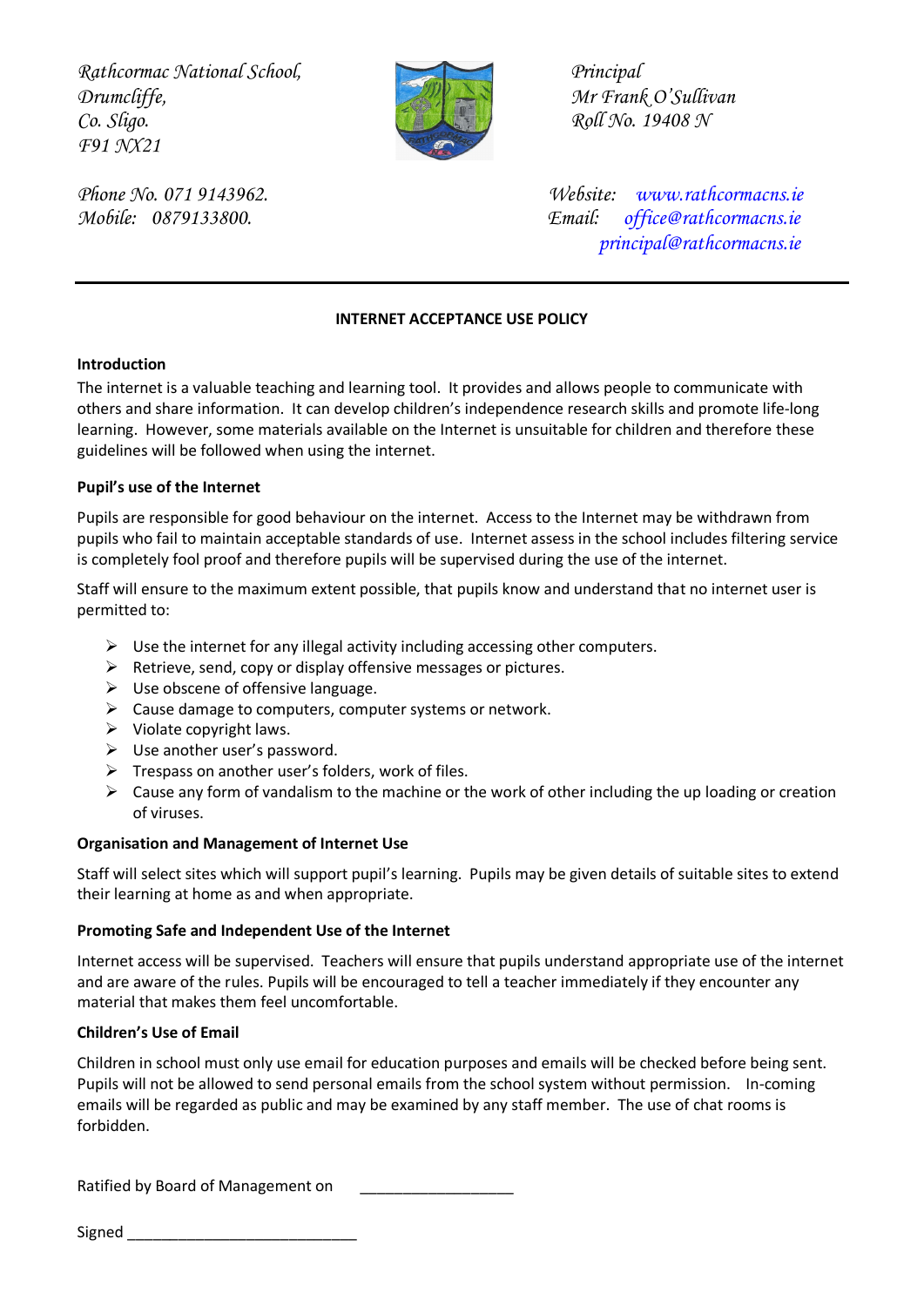## **APPENDIX 1**

#### **Advice for Parents on ITC in the Home**

During school hours, teachers will guide pupils towards appropriate materials on the internet.

Outside school, parents or guardians should bear the same responsibility for such guidance as they normally would with other information sources, such as television, magazines etc.

Parents or guardians should be aware that the internet service provider at home may not be filtered.

It is therefore that these guidelines are followed:

- 1. Discuss rules for using the internet with your children and decide together when, how long and what comprises appropriate use.
- 2. Be aware of the sites your children are visiting and discuss with them what they are learning.
- 3. Ensure the children do not give out personal identifying information on the internet such as a picture, address, phone number, school name or financial information such as credit card or bank details.
- 4. Encourage your children not to respond to any unwelcome, unpleasant or abusive messages and to inform you if they receive any such messages or images.
- 5. Appropriate home use of internet can be educationally beneficial and can make a useful contribution to home and school work. It should however be supervised and parents be aware that they are responsible for their children's use of the internet resources at home.